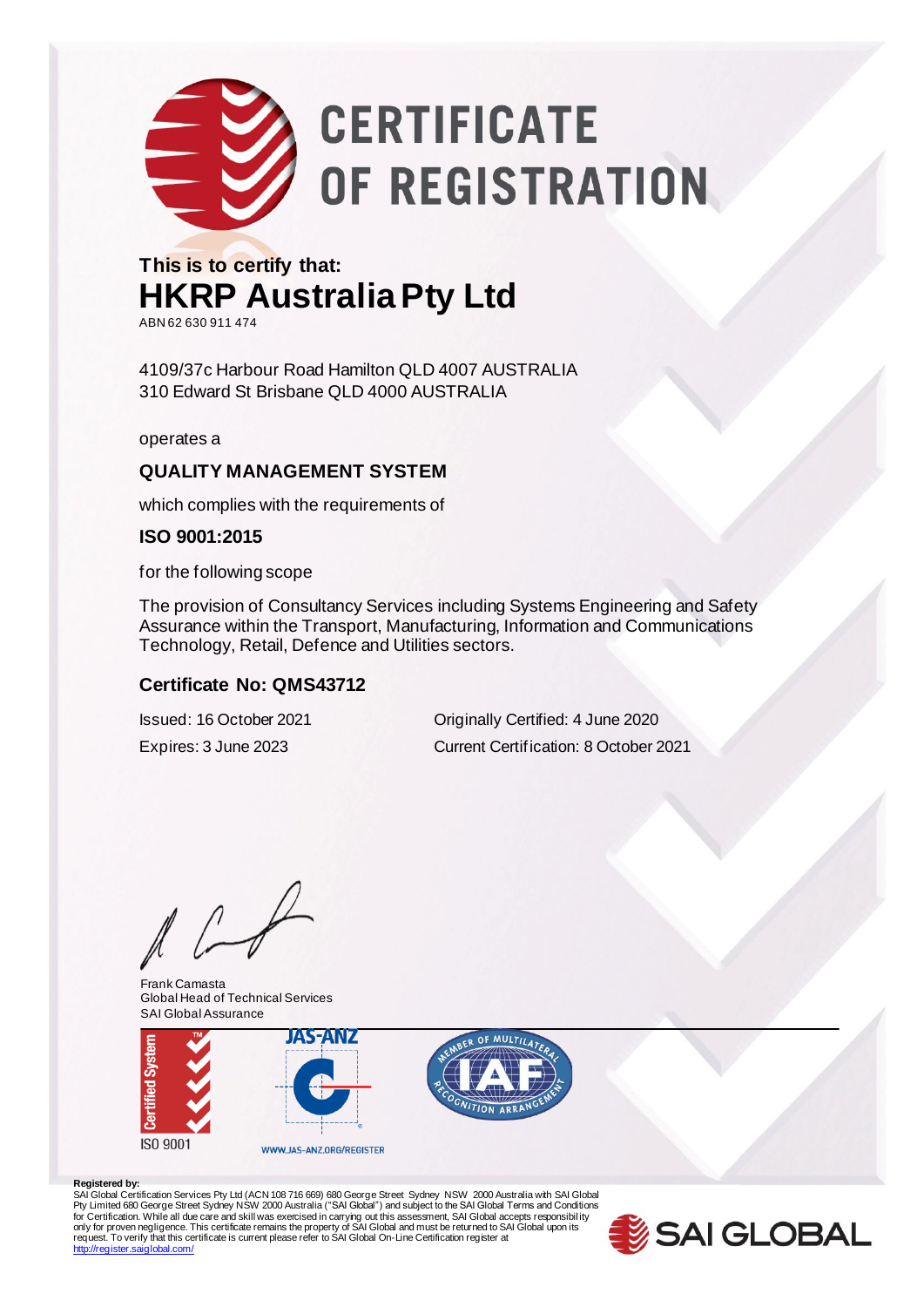

## **ATTACHMENT TO CERTIFICATE** OF REGISTRATION

These sites are registered under certificate No: QMS43712 issued on 16 October 2021.

### **HKRP Australia Pty Ltd**

| <b>SAI Site Cert no.</b> | <b>Certified Site Details</b>                                                                                                                                                                                                           | <b>Effective Date</b> |
|--------------------------|-----------------------------------------------------------------------------------------------------------------------------------------------------------------------------------------------------------------------------------------|-----------------------|
| C-785892                 | 310 Edward St Brisbane QLD 4000 AUSTRALIA                                                                                                                                                                                               | 8 October 2021        |
|                          | Site Scope:<br>The provision of Consultancy Services including Systems<br>Engineering and Safety Assurance within the Transport,<br>Manufacturing, Information and Communications<br>Technology, Retail, Defence and Utilities sectors. |                       |
| C-542053                 | 4109/37c Harbour Road Hamilton QLD 4007<br><b>AUSTRALIA</b>                                                                                                                                                                             | 8 October 2021        |
|                          | Site Scope:<br>The provision of Consultancy Services including Systems<br>Engineering and Safety Assurance within the Transport,<br>Manufacturing, Information and Communications<br>Technology, Retail, Defence and Utilities sectors. |                       |
|                          |                                                                                                                                                                                                                                         |                       |

These registrations are dependent on HKRP Australia Pty Ltd maintaining their scope of registration to ISO 9001:2015.

Registered by:<br>SAI Global Certification Services Pty Ltd (ACN 108 716 669) 680 George Street Sydney NSW 2000 Australia with SAI Global<br>Pty Limited 680 George Street Sydney NSW 2000 Australia ("SAI Global") and subject to t request. To verify that this certificate is current please refer to SAI Global On-Line Certification register at <http://register.saiglobal.com/>

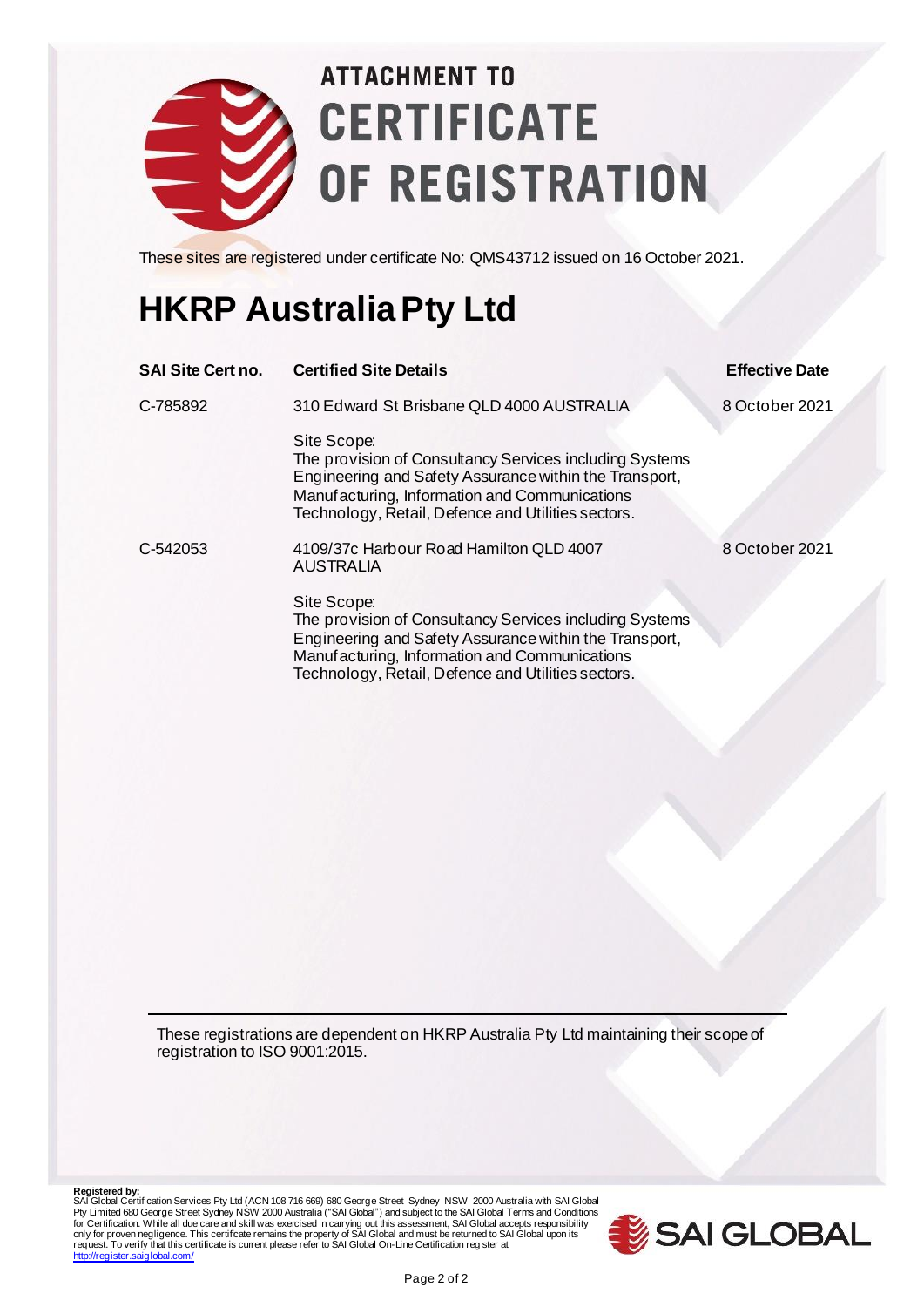

# **CERTIFICATE** OF REGISTRATION

#### **This is to certify that: HKRP Australia Pty Ltd** ABN 62 630 911 474

4109/37c Harbour Road Hamilton QLD 4007 AUSTRALIA 310 Edward St Brisbane QLD 4000 AUSTRALIA

operates an

#### **ENVIRONMENTAL MANAGEMENT SYSTEM**

which complies with the requirements of

#### **ISO 14001:2015**

for the following scope

The Provision of Consultancy Services including Systems Engineering and Safety Assurance within the Transport, Manufacturing, Information and Communications Technology, Retail, Defence and Utilities sectors.

#### **Certificate No: EMS41809**

Issued: 9 November 2021 Originally Certified: 28 October 2021 Expires: 27 October 2024 Current Certification: 28 October 2021

Frank Camasta Global Head of Technical Services SAI Global Assurance



#### WWW.JAS-ANZ.ORG/REGISTER

**Registered by:** SAI Global Certification Services Pty Ltd (ACN 108 716 669) 680 George Street Sydney NSW 2000 Australia with SAI Global<br>Pty Limited 680 George Street Sydney NSW 2000 Australia ("SAI Global") and subject to the SAI Global T <http://register.saiglobal.com/>

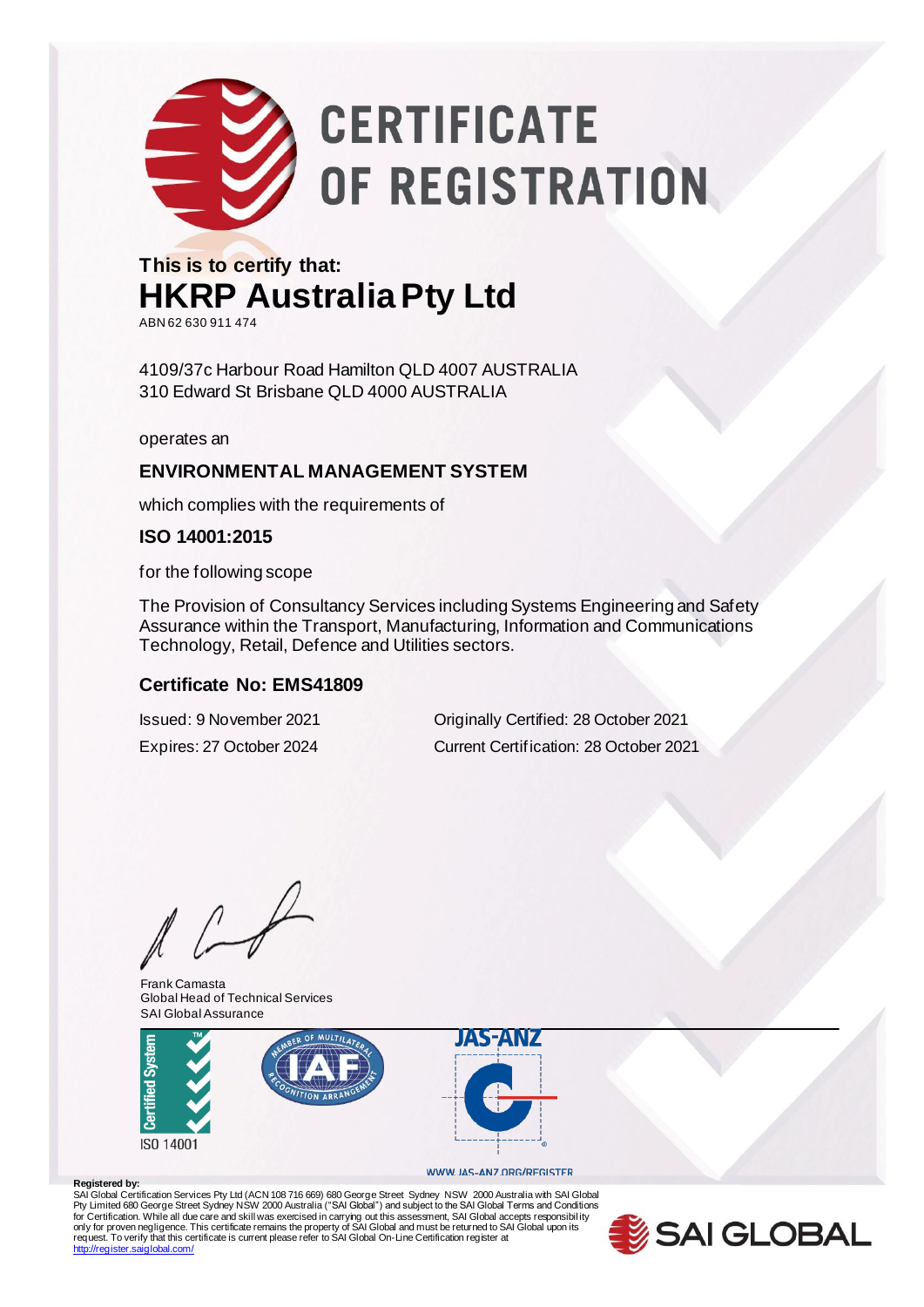

## **ATTACHMENT TO CERTIFICATE** OF REGISTRATION

These sites are registered under certificate No: EMS41809 issued on 9 November 2021.

### **HKRP Australia Pty Ltd**

| <b>SAI Site Cert no.</b> | <b>Certified Site Details</b>                                                                                                                                                                                                           | <b>Effective Date</b> |
|--------------------------|-----------------------------------------------------------------------------------------------------------------------------------------------------------------------------------------------------------------------------------------|-----------------------|
| C-785894                 | 310 Edward St Brisbane QLD 4000 AUSTRALIA                                                                                                                                                                                               | 28 October 2021       |
|                          | Site Scope:<br>The Provision of Consultancy Services including Systems<br>Engineering and Safety Assurance within the Transport,<br>Manufacturing, Information and Communications<br>Technology, Retail, Defence and Utilities sectors. |                       |
| C-714392                 | 4109/37c Harbour Road Hamilton QLD 4007<br><b>AUSTRALIA</b>                                                                                                                                                                             | 28 October 2021       |
|                          | Site Scope:<br>The Provision of Consultancy Services including Systems<br>Engineering and Safety Assurance within the Transport,<br>Manufacturing, Information and Communications<br>Technology, Retail, Defence and Utilities sectors. |                       |

These registrations are dependent on HKRP Australia Pty Ltd maintaining their scope of registration to ISO 14001:2015.

Registered by:<br>SAI Global Certification Services Pty Ltd (ACN 108 716 669) 680 George Street Sydney NSW 2000 Australia with SAI Global<br>Pty Limited 680 George Street Sydney NSW 2000 Australia ("SAI Global") and subject to t request. To verify that this certificate is current please refer to SAI Global On-Line Certification register at <http://register.saiglobal.com/>

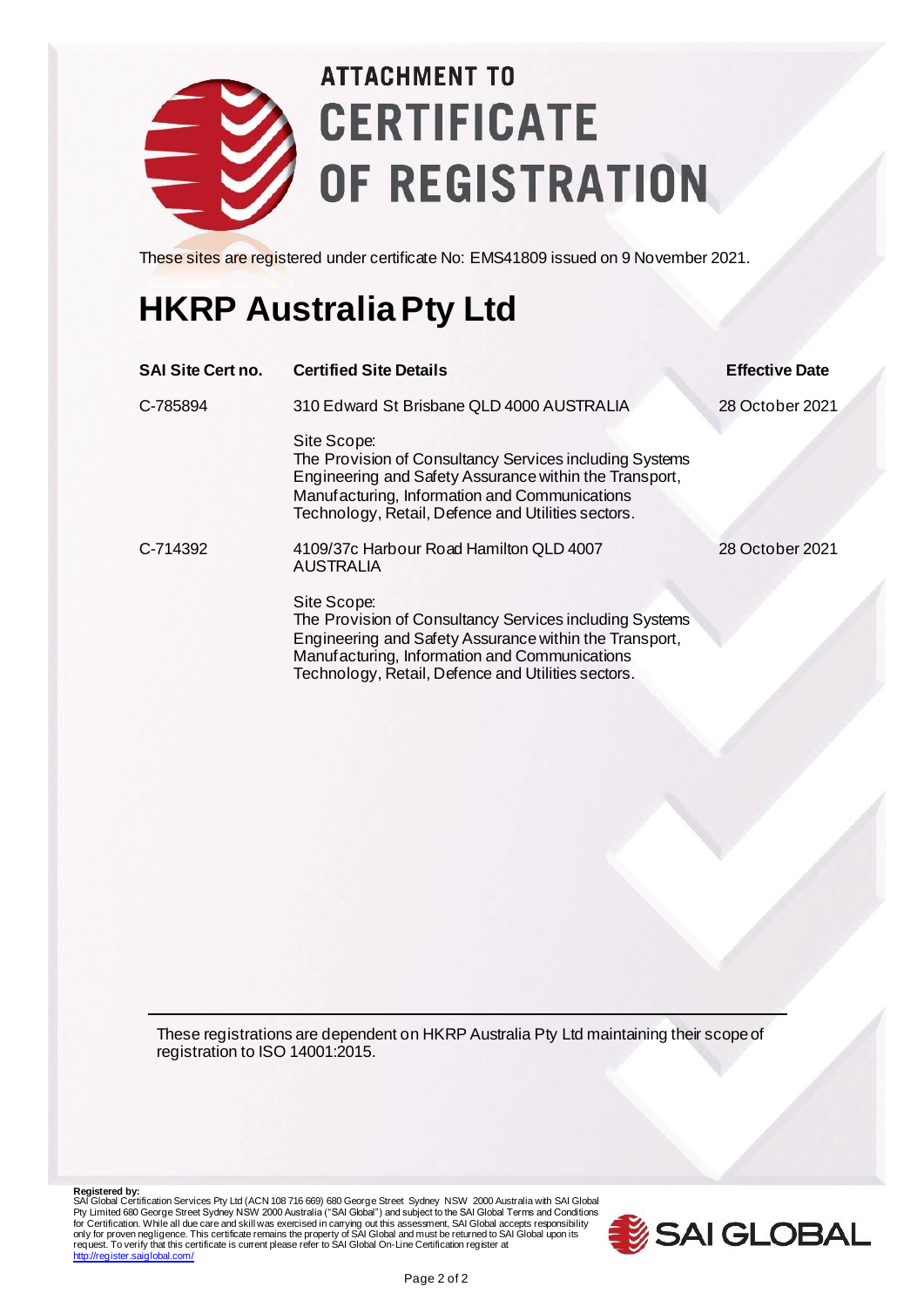

### **This is to certify that: HKRP Australia Pty Ltd** ABN 62 630 911 474

4109/37c Harbour Road Hamilton QLD 4007 AUSTRALIA 310 Edward St Brisbane QLD 4000 AUSTRALIA

operates an

#### **OCCUPATIONAL HEALTH & SAFETY MANAGEMENT SYSTEM**

which complies with the requirements of

#### **ISO 45001:2018 Occupational health and safety management systems -- Requirements with guidance for use**

for the following scope

The Provision of Consultancy Services including Systems Engineering and Safety Assurance within the Transport, Manufacturing, Information and Communications Technology, Retail, Defence and Utilities sectors.

#### **Certificate No: HSM41810**

Issued: 9 November 2021 Originally Certified: 28 October 2021 Expires: 27 October 2024 Current Certification: 28 October 2021

Frank Camasta Global Head of Technical Services SAI Global Assurance





Registered by:<br>SAI Global Certification Services Pty Ltd (ACN 108 716 669) 680 George Street Sydney NSW 2000 Australia with SAI Global<br>Pty Limited 680 George Street Sydney NSW 2000 Australia ("SAI Global") and subject to t <http://register.saiglobal.com/>